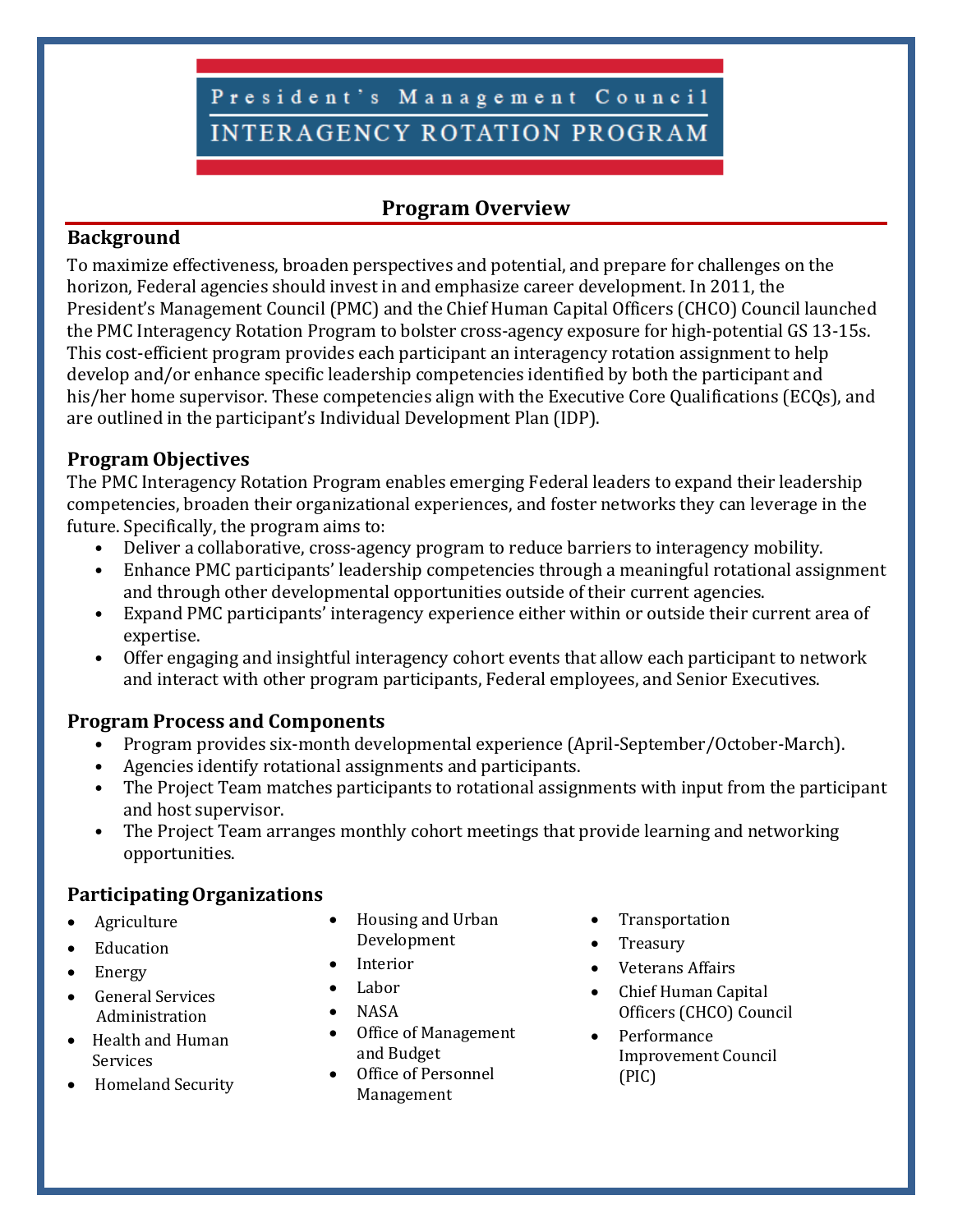# **Roles & Responsibilities**

## **PRESIDENT'S MANAGEMENT COUNCIL AND US OFFICE OF PERSONNEL MANAGEMENT**

• Facilitate an interagency program to develop high potential talent and develop stronger relationships across agencies.

### **AGENCY WORKING GROUP**

- Offer a cost-effective developmental program that is not dependent on availability of training funds and focuses on expanding leadership competencies through interagency mobility.
- Promote the program within their agency, identify meaningful rotation assignments and high potential participants, and support participants throughout the entire rotation experience.

## **PARTICIPANT ("PMC Fellow")**

- Ensure work transition and continuity in home office.<br>• Complete the Interagency Rotation Agreement.
- Complete the Interagency Rotation Agreement.
- Ensure that annual performance plan includes rotation goals.<br>• Prepare for the rotation including researching the host organi
- Prepare for the rotation including researching the host organization.
- Create an Individual Development Plan with the home supervisor and identify the leadership competencies he/she will develop and/or enhance during the rotation assignment; and remain proactive in ensuring the rotational experience is meaningful and meets his/her developmental needs.
- Work with host supervisor to develop a plan to maintain contact with the home organization (i.e., keep home supervisor informed of progress, ensure home agency timekeeper is aware of leave taken, etc.).
- Participate in all cohort activities.
- Alert home agency project team contact if problems/issues occur.
- Establish relationships and expand your network.
- Remember that you are an ambassador for your Department/Agency.
- Be prepared to participate in a comprehensive evaluation of the program.
- Document experience for individual professional use and as examples for those who follow.
- Do your part to make it a great experience!

## **HOME SUPERVISOR**

- Assist in developing the participant's Individual Development Plan; remain actively engaged; and proactively seek performance input from the host supervisor.
- Be clear with the participant about how their performance will be evaluated during the six month rotation (performance elements or standards in annual plan).
- Make arrangements to transition the participant's work during the rotational assignment.
- Stay available to participant and continue to maintain all records.
- Support the participant's transition back to the home agency.

## **HOST SUPERVISOR**

- Alert participant to any security requirements/procedures, conflicts of interest, confidentiality issues, etc.
- Provide a work space, computer, phone, building access, travel/training expenses required to achieve assignment objectives, meeting availability, etc.
- Agree on work schedule and flexibilities (i.e., AWS, telework)
- Be prepared to support the participant's development throughout the entire rotation and provide access to senior leadership.
- Conduct a helpful onboarding experience to accelerate the participant's ability to perform on the job.
- Craft meaningful developmental assignments, task, and duties based on the specific leadership competencies identified by the participant and the Home supervisor; and evaluate his/her progress throughout the term of the rotation assignment.
- Give frequent feedback/coaching to participant and provide performance review input to home supervisor and participant upon completion of the rotation.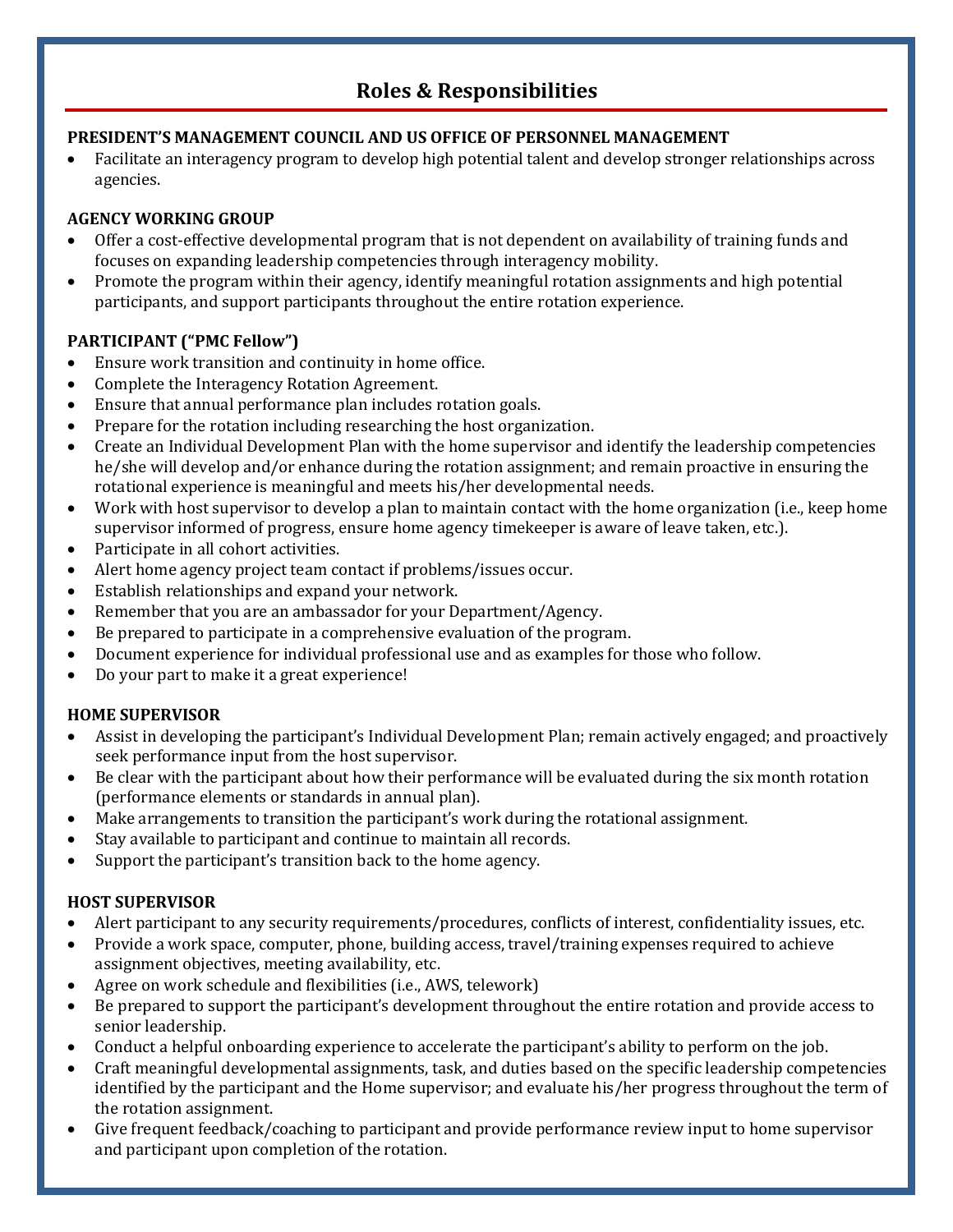# **Frequently Asked Questions (FAQs)**

#### **GENERAL INFORMATION**

#### **Q. How did the Interagency Rotation Program come about?**

In 2010, the President's Management Council (PMC), comprised of Deputy Secretaries and other leaders from Federal agencies, worked with the Chief Human Capital Officers (CHCO) Council to conduct a collaborative, cross-agency initiative to enhance Senior Executive Service (SES) career development, performance management, and recruitment. One of the resulting recommendations was to launch (in 2011) a centrally facilitated interagency rotations program for high-potential GS 13-15s to help cultivate a rising generation of talent with broad organizational experience.

#### **Q. What is the purpose of the Interagency Rotation Program?**

The PMC Interagency Rotation Program enables emerging Federal leaders to expand their leadership competencies, broaden their organizational experience, and foster networks they can leverage in the future. Specifically, the program aims to:<br>• Develon a collaborative cross

- Develop a collaborative, cross-agency effort to reduce barriers to interagency mobility.
- Provide each participant with a six-month developmental interagency rotation assignment either within or outside their current area of expertise.
- Offer engaging and insightful interagency cohort events allowing each participant to network and interact with other PMC participants, Federal Government employees, and Senior Executives.

#### **Q. Who are the targeted participants for the program?**

The target population consists of high-potential GS 13-15 employees who would benefit from a challenging assignment outside of their home agency.

#### **Q. Which agencies participate in the program?**

Across cohorts, the following agencies have participated: Agriculture, Education, Energy, General Services Administration, Homeland Security, Interior, Justice, Labor, NASA, Office of Personnel Management, Transportation, Treasury, and Veterans Affairs. Additionally, other cross-government organizations have offered assignments: the Chief Human Capital Officers (CHCO) Council, the Chief Information Officers (CIO) Council, the Performance Improvement Council (PIC), the President's Management Advisory Board (PMAB), and the National Security Professional Development Program (NSPD).

#### **Q. Will participants be promoted as a result of or at the completion of this rotation?**

Participation in the PMC Interagency Rotation Program is for developmental and training purposes and, as with any other developmental opportunity, does not in any way obligate management to provide a promotion for the individual.

#### **Q. Who can I contact if I have any questions?**

For questions about rotations or any administrative inquiries, please contact the respective home agency's program lead. For general questions about the program, please contact [PMCRotations@opm.gov.](mailto:PMCRotations@opm.gov)

#### **INFORMATION ABOUT ROTATIONS**

#### **Q. How long is the rotation?**

The rotation is six months in length, with two start dates each year – the beginning of April and the beginning of October.

#### **Q. What will happen to my current position while I am on rotation?**

Home supervisors are advised to transition their PMC participant's work while they are on the rotation. Many use it as an opportunity for another employee to cross-train and experience new challenges.